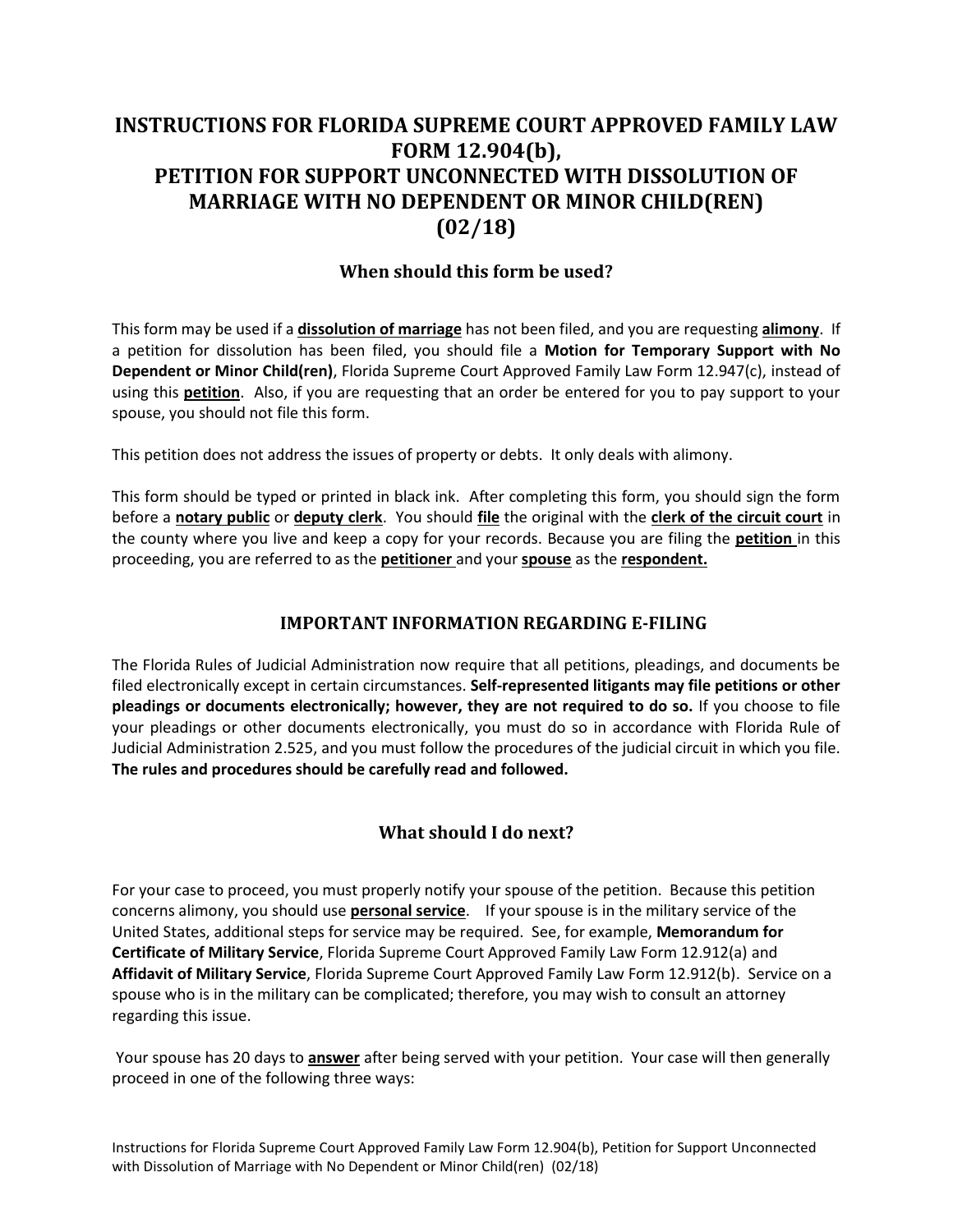Court Approved Family Law Form 12.922(a), with the clerk of court. Then, if you have filed all of the required papers, you may contact the clerk, **family law intake staff**, or **judicial assistant** to set a **final hearing**. You must notify your spouse of the hearing by using a **Notice of Hearing (General)**, Florida **DEFAULT.** If after 20 days, no answer has been filed, you may file a **Motion for Default**, Florida Supreme Supreme Court Approved Family Law Form 12.923, or other appropriate notice of hearing form.

 may contact the clerk, family law intake staff, or judicial assistant to set a final hearing. You must notify Family Law Form 12.923, or other appropriate notice of hearing form. **UNCONTESTED.** If your spouse files an answer that agrees with everything in your petition or an answer and waiver, **and** you have complied with **mandatory disclosure** and filed all of the required papers, you your spouse of the hearing by using a **Notice of Hearing (General)**, Florida Supreme Court Approved

 **Notice for Trial**, Florida Supreme Court Approved Family Law Form 12.924, after you have complied with an answer and counterpetition, you should answer the counterpetition within 20 days using an **Answer to Counterpetition**, Florida Supreme Court Approved Family Law Form 12.903(d). **CONTESTED.** If your spouse files an answer or an answer and **counterpetition**, which disagrees with or denies anything in your petition, **and** you are unable to settle the disputed issues, you should file a mandatory disclosure and filed all of the required papers. Some circuits may require the completion of **mediation** before a final hearing may be set. Then you should contact the clerk, family law intake staff, or judicial assistant for instructions on how to set your case for **trial** (final hearing). If your spouse files

#### **Where can I look for more information?**

 **Before proceeding, you should read General Information for Self-Represented Litigants found at the beginning of these forms.** The words that are in **bold underline** in these instructions are defined there. For further information, see section 61.09, Florida Statutes.

## **IMPORTANT INFORMATION REGARDING E-SERVICE ELECTION**

 After the initial service of process of the petition or supplemental petition by the Sheriff or certified process server, the Florida Rules of Judicial Administration now require that all documents required or permitted to be served on the other party must be served by electronic mail (e-mail) except in certain  circumstances. **You must strictly comply with the format requirements set forth in the Rules of Judicial Administration.** If you elect to participate in electronic service, which means serving or receiving pleadings by electronic mail (e-mail), or through the Florida Courts E-Filing Portal, you **must** review Florida Rule of Judicial Administration 2.516. You may find this rule at **www.flcourts.org** through the link to the Rules of Judicial Administration provided under either Family Law Forms: Getting Started, or Rules of Court in the A-Z Topical Index.

 **SELF-REPRESENTED LITIGANTS MAY SERVE DOCUMENTS BY E-MAIL; HOWEVER, THEY ARE NOT REQUIRED TO DO SO.** If a self-represented litigant elects to serve and receive documents by e-mail, the procedures must always be followed once the initial election is made.

 To serve and receive documents by e-mail, you must designate your e-mail addresses by using the  **Designation of Current Mailing and E-mail Address**, Florida Supreme Court Approved Family Law Form

 with Dissolution of Marriage with No Dependent or Minor Child(ren) (02/18) Instructions for Florida Supreme Court Approved Family Law Form 12.904(b), Petition for Support Unconnected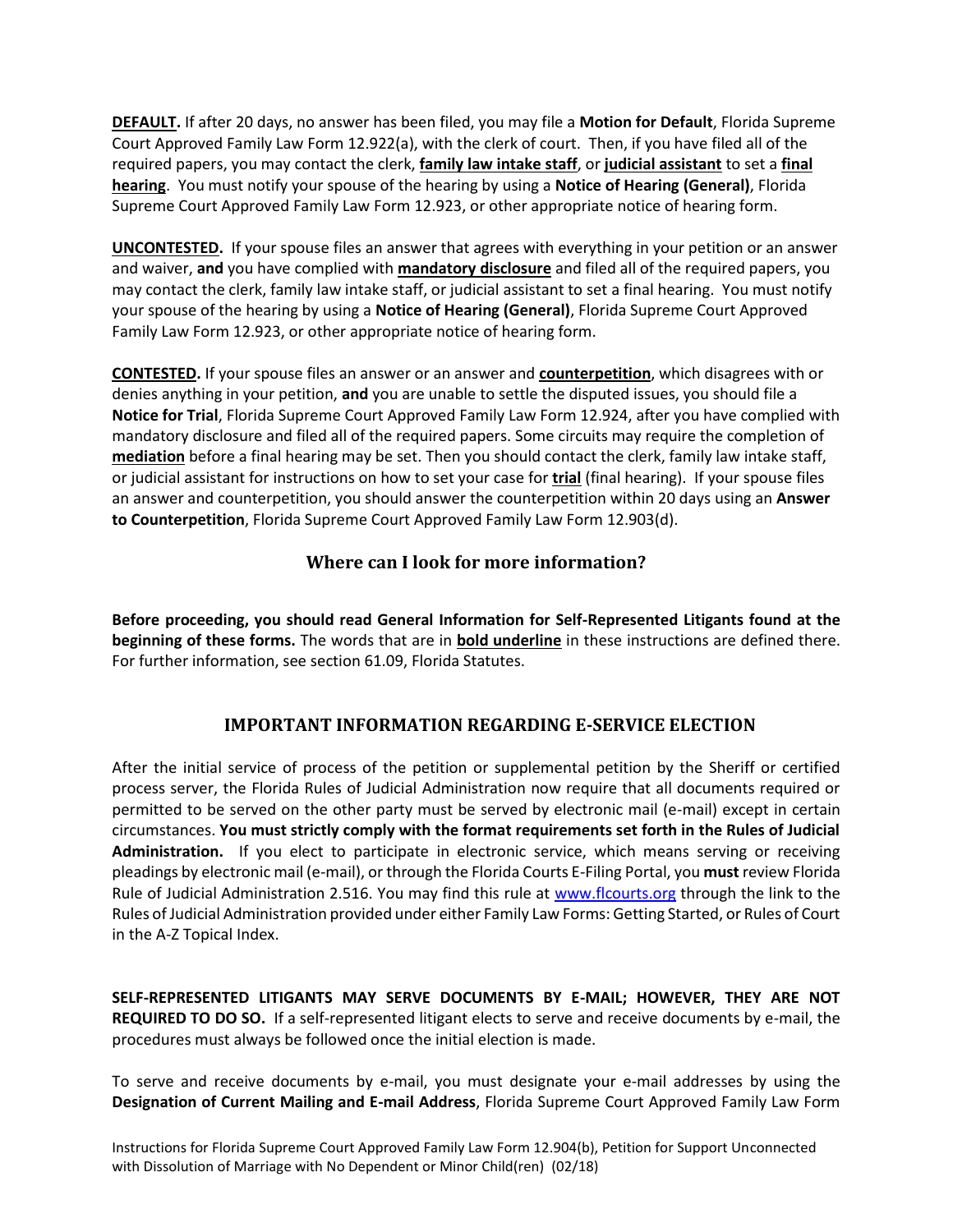12.915, and you must provide your e-mail address on each form on which your signature appears. Please **CAREFULLY** read the rules and instructions for: **Certificate of Service (General),** Florida Supreme Court Approved Family Law Form 12.914; **Designation of Current Mailing and E-mail Address**, Florida Supreme Court Approved Family Law Form 12.915; and Florida Rule of Judicial Administration 2.516.

## **Special notes...**

If you do not have the money to pay the filing fee, you may obtain an Application for Determination of Civil Indigent Status from the clerk, fill it out, and the clerk will determine whether you are eligible to have filing fees deferred.

With this form you must also file the following:

- **Notice of Social Security Number**, Florida Supreme Court Approved Family Law Form 12.902(j).
- **Family Law Financial Affidavit**, Florida Family Law Rules of Procedure Form 12.902(b) or (c). (This must be filed within 45 days of service of the petition on the respondent, if not filed at the time of the petition.)
- **Certificate of Compliance with Mandatory Disclosure**, Florida Family Law Rules of Procedure Form 12.932. (This must be filed within 45 days of **service** of the petition on the respondent, if not filed at the time of the petition, unless you and the other party have agreed not to exchange these documents.)

 **Alimony.** Alimony may be awarded to a spouse if the judge finds that one spouse has an actual need for  it and that the other spouse has the ability to pay. **If you want alimony, you must request it in writing in the original petition. If you do not request alimony in writing before the final hearing, it is waived (you may not request it later).** You may request **permanent alimony**, **bridge-the-gap alimony, durational alimony,** and/or **rehabilitative alimony**. If alimony is awarded, the judge may order periodic payments, payments in lump sum, or both.

**Temporary Relief.** If you need temporary relief regarding alimony, you may file a **Motion for Temporary Support with No Dependent or Minor Child(ren)**, Florida Supreme Court Approved Family Law Form 12.947(c). For more information, see the instructions for that form.

 Family Law Form 12.994(b), which the judge may use if your case is contested. You should check with you to the hearing. If so, you should type or print the heading, including the circuit, county, case **Final Judgment Forms.** These family law forms contain a **Final Judgment of Support Unconnected with Dissolution of Marriage with No Dependent or Minor Child(ren)**, Florida Supreme Court Approved the clerk, family law intake staff, or judicial assistant to see if you need to bring a final judgment with number, division, and the parties' names, and leave the rest blank for the judge to complete at your hearing or trial.

 Law Rules of Procedure Form 12.900(a), before he or she helps you. A nonlawyer helping you fill out these forms also **must** put his or her name, address, and telephone number on the bottom of the last **Nonlawyer.** Remember, a person who is NOT an attorney is called a nonlawyer. If a nonlawyer helps you fill out these forms, that person must give you a copy of a **Disclosure from Nonlawyer**, Florida Family page of every form he or she helps you complete.

 with Dissolution of Marriage with No Dependent or Minor Child(ren) (02/18) Instructions for Florida Supreme Court Approved Family Law Form 12.904(b), Petition for Support Unconnected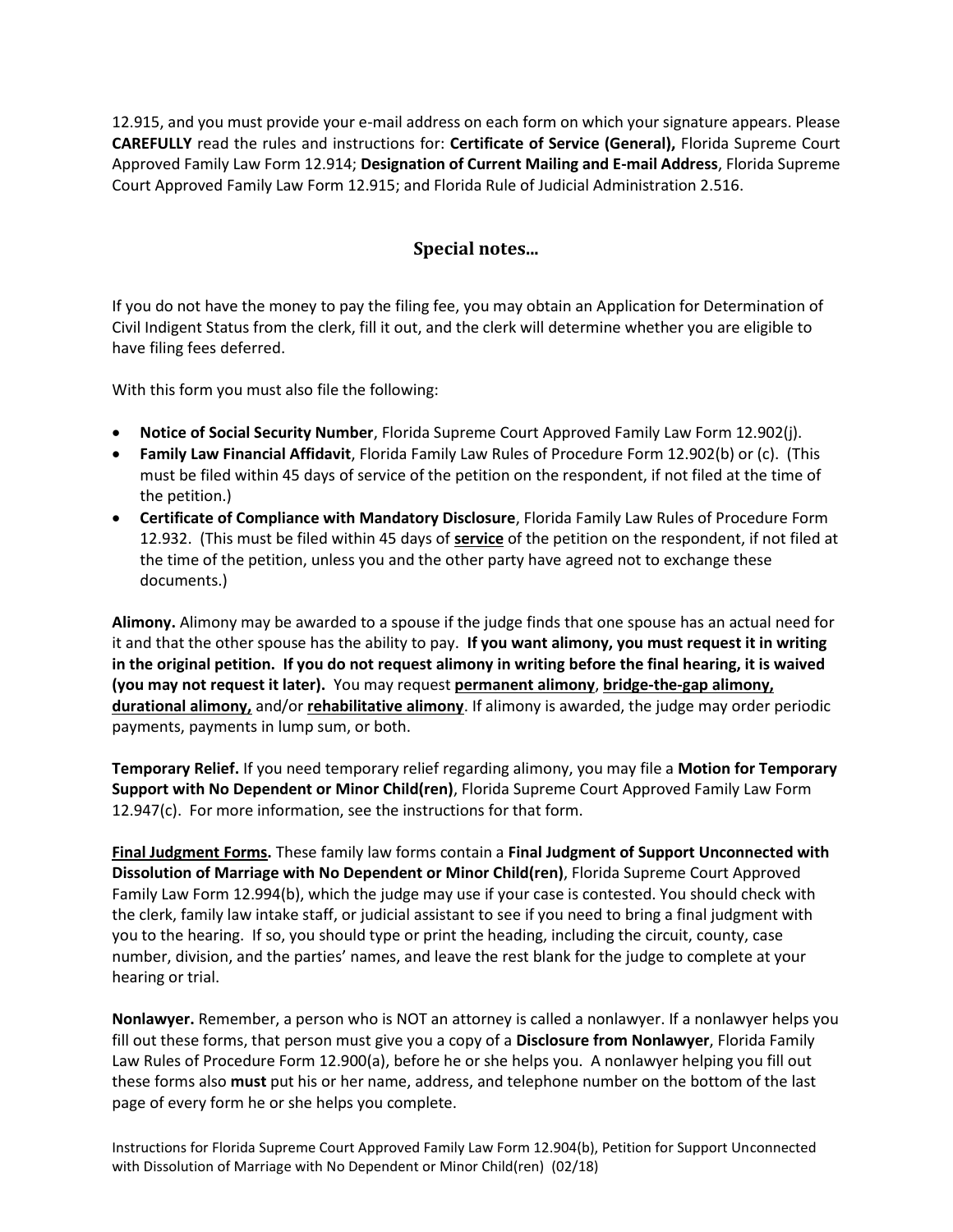|     | IN THE CIRCUIT COURT OF THE ____________________________JUDICIAL CIRCUIT,                                                                                                                                                                                                                                                                                                                                                                                                                                                                                                                                |  |  |
|-----|----------------------------------------------------------------------------------------------------------------------------------------------------------------------------------------------------------------------------------------------------------------------------------------------------------------------------------------------------------------------------------------------------------------------------------------------------------------------------------------------------------------------------------------------------------------------------------------------------------|--|--|
|     | In re: the Marriage of:                                                                                                                                                                                                                                                                                                                                                                                                                                                                                                                                                                                  |  |  |
| and | Petitioner,                                                                                                                                                                                                                                                                                                                                                                                                                                                                                                                                                                                              |  |  |
|     |                                                                                                                                                                                                                                                                                                                                                                                                                                                                                                                                                                                                          |  |  |
|     | Respondent.                                                                                                                                                                                                                                                                                                                                                                                                                                                                                                                                                                                              |  |  |
|     | PETITION FOR SUPPORT UNCONNECTED WITH DISSOLUTION OF<br><b>MARRIAGE WITH NO DEPENDENT OR MINOR CHILD(REN)</b>                                                                                                                                                                                                                                                                                                                                                                                                                                                                                            |  |  |
|     | certify that the following statements are true:                                                                                                                                                                                                                                                                                                                                                                                                                                                                                                                                                          |  |  |
|     | 1. JURISDICTION<br><b>D</b> Petitioner Respondent Both live in Florida at the filing of this Petition for<br>Support Unconnected with Dissolution of Marriage, which is filed pursuant to section 61.09, Florida<br>Statutes.                                                                                                                                                                                                                                                                                                                                                                            |  |  |
|     | 2. Petitioner $\boxed{\phantom{a}}$ is or $\boxed{\phantom{a}}$ is not a member of the military service.<br>Respondent $\boxed{\phantom{1}}$ is or $\boxed{\phantom{1}}$ is not a member of the military service.                                                                                                                                                                                                                                                                                                                                                                                        |  |  |
|     | 3. MARRIAGE HISTORY<br>Date of marriage: {month, day, year} _________                                                                                                                                                                                                                                                                                                                                                                                                                                                                                                                                    |  |  |
|     | 4. A completed Family Law Financial Affidavit, Florida Family Law Rules of Procedure Form 12.902(b) or<br>$(c)$ , is filed with this petition or will be timely filed.                                                                                                                                                                                                                                                                                                                                                                                                                                   |  |  |
|     | 5. A completed Notice of Social Security Number, Florida Supreme Court Approved Family Law Form<br>12.902(j), $\boxed{\phantom{a}}$ is filed with this petition or $\boxed{\phantom{a}}$ will be timely filed.                                                                                                                                                                                                                                                                                                                                                                                           |  |  |
|     | SECTION I. SPOUSAL SUPPORT (ALIMONY)                                                                                                                                                                                                                                                                                                                                                                                                                                                                                                                                                                     |  |  |
| 1.  | Respondent has the ability to contribute to Petitioner's support and has failed to do so. Petitioner<br>requests that the Court order Respondent to pay the spousal support (alimony) to Petitioner, who<br>claims that he or she has an actual need for the support that he or she is requesting Spousal<br>support (alimony) is requested in the amount of \$________every [asset Reek [asset Reek Reek<br>$\boxed{\underline{\hspace{1cm}}\phantom{\hspace{1cm}}}\mod\,}$ month, or $\boxed{\hspace{1cm}}\phantom{\hspace{1cm}}$ other ________________beginning {date} _____________, and continuing |  |  |

 Marriage with No Dependent or Minor Child(ren) (02/18) Florida Supreme Court Approved Family Law Form 12.904(b), Petition for Support Unconnected with Dissolution of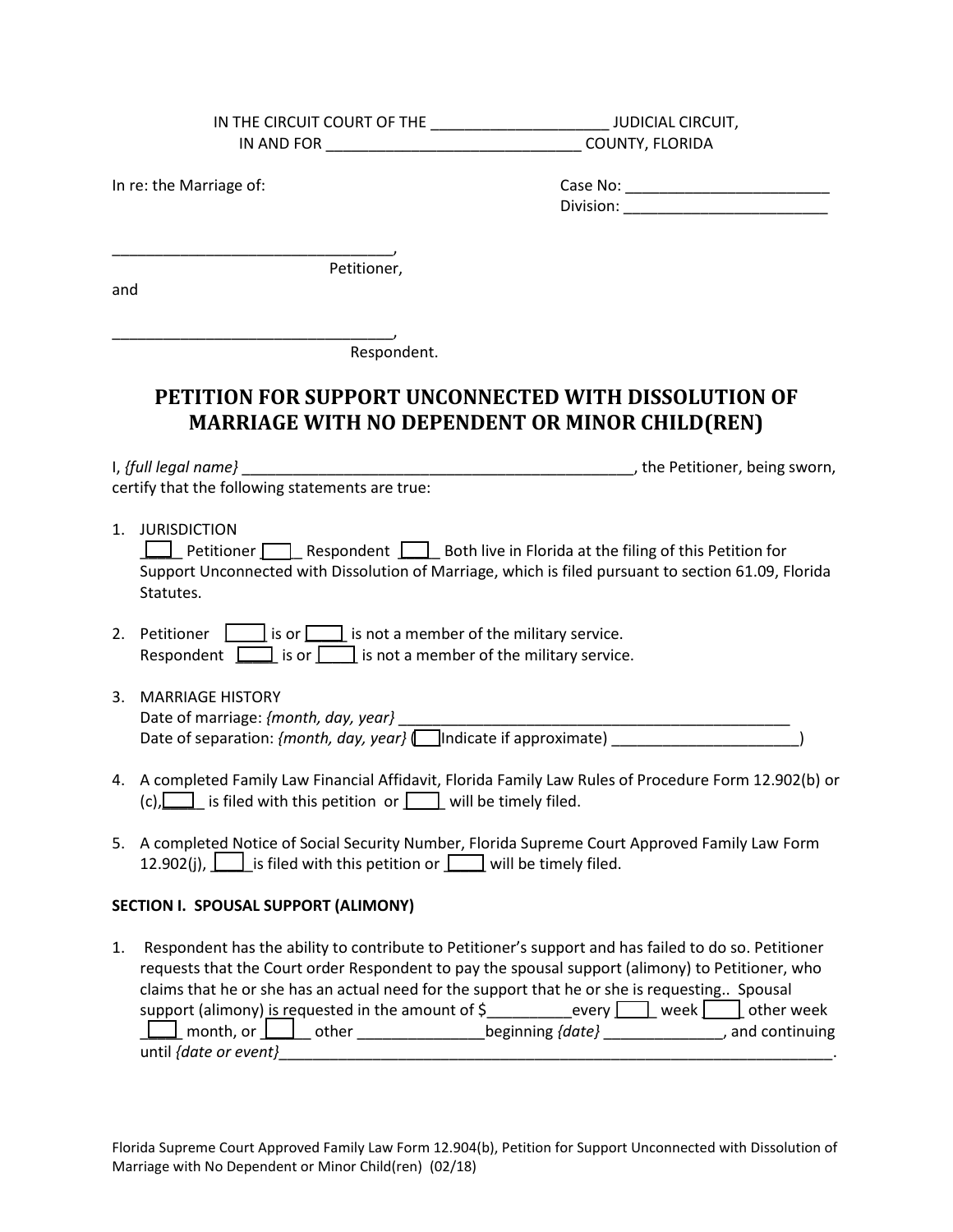|    | Explain why the Court should order Respondent to pay and any specific request(s) for type of<br>alimony (temporary, permanent, bridge-the-gap, durational, rehabilitative, and/or lump sum):                    |  |  |
|----|-----------------------------------------------------------------------------------------------------------------------------------------------------------------------------------------------------------------|--|--|
|    |                                                                                                                                                                                                                 |  |  |
|    |                                                                                                                                                                                                                 |  |  |
| 2. | Other provisions relating to alimony including any tax treatment and consequences:                                                                                                                              |  |  |
|    |                                                                                                                                                                                                                 |  |  |
| 3. | Petitioner requests life insurance on Respondent's life, provided by Respondent, to secure<br>such support.                                                                                                     |  |  |
|    | <b>SECTION II. OTHER RELIEF</b>                                                                                                                                                                                 |  |  |
|    |                                                                                                                                                                                                                 |  |  |
|    | <b>SECTION III. REQUEST</b> (This section summarizes what you are asking the Court to include in the order<br>for support.)                                                                                     |  |  |
|    | Petitioner requests that the Court enter an order establishing support and:<br>[Indicate all that apply]<br>$\Box$ awarding spousal support (alimony) pursuant to Section I of this petition;<br>1 <sup>1</sup> |  |  |
|    | awarding other relief as specified in Section II of this petition; and any other terms<br>2.1<br>the Court deems necessary.                                                                                     |  |  |